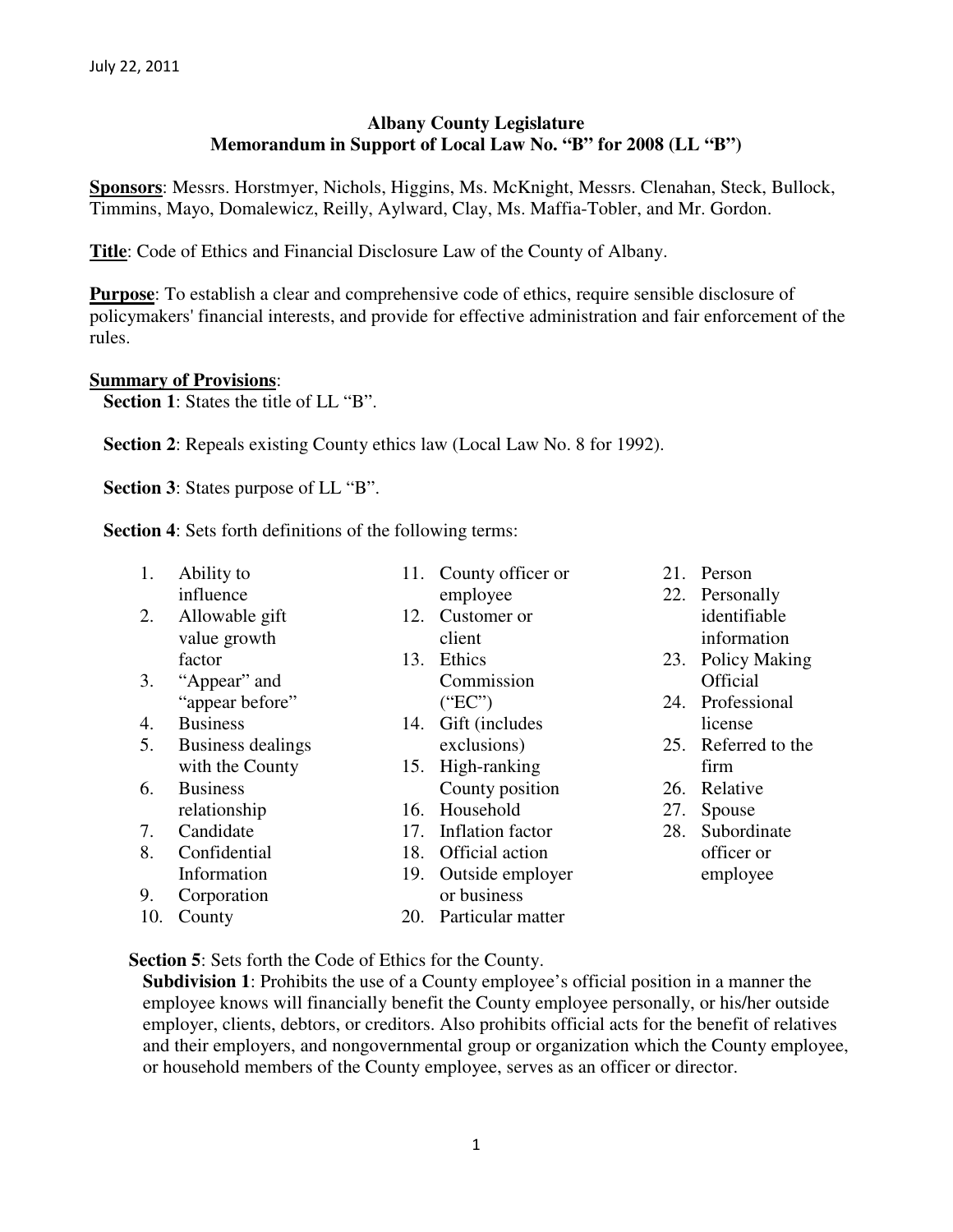**Subdivision 2**: Requires recusal from the matters described in subdivision 1.

## **Subdivision 3**:

**Paragraph (a)**: Prohibits solicitation or acceptance of gifts by County employees from people or businesses whose business dealings such employees has had the ability to influence within the previous two years.

**Paragraph (b)**: Prohibits solicitation or acceptance of gifts by County employees from people or businesses that do business with the employee's agency.

**Subdivision 4**: Prohibits County employees from representing other people in matters before or actions against the County.

**Subdivision 5**: Prohibits County employees from appearing before any agency of the County except on behalf of themselves, their agency, or constituents (if any).

**Subdivision 6**: Prohibits the disclosure of confidential information.

**Subdivision 7**: Prohibits use of County property for personal convenience or profit, except when such use is available to citizens generally or is provided as a matter of written policy.

**Subdivision 8**: Prohibits political activities in the County workplace. Also prohibits the coercion of employees, contractors or persons receiving County permits/benefits to engage in political activities.

**Subdivision 9**: Prohibits high-ranking County employees from appearing before the County for one (1) year. Also, prohibits former employees from working on particular matters after separating from County service if the employee personally and substantially worked on such a matter while with the County.

**Subdivision 10**: Prohibits use of County funds for newsletters during election time.

#### **Subdivision 11**:

**Paragraph (1): Prohibits Sheriff's Department employees from owning or working for a** private investigation, accident reconstruction, fire prevention, or fire inspection business.

**Paragraph (2):** Explicitly permits service in volunteer fire or emergency medical organizations, or employment by security or traffic service companies.

**Subdivision 12**: Prohibits promises of money in exchange for receiving a vote for a job or promotion.

**Subdivision 13**: Allows EC to regulate business relationships as between superior officers and their subordinate employees.

**Subdivision 14**: Prohibits County employees from soliciting/accepting gratuities.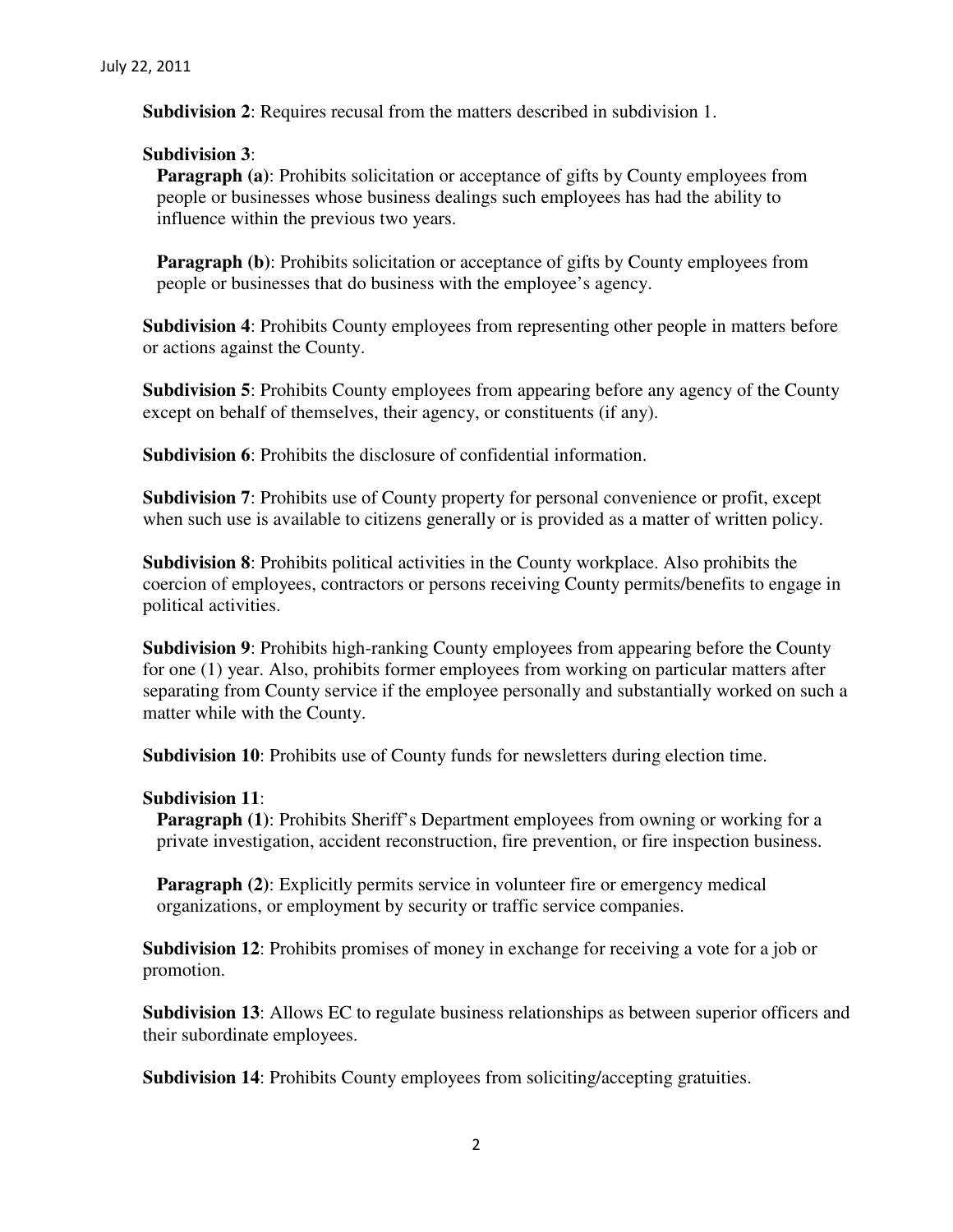**Subdivision 15**: Prohibits professionally licensed employees from having a significant ownership interest in companies that have contracts with the County.

**Subdivision 16**: Prohibits County officials and employees authorized to conduct inspections and issue permits from having a significant ownership interests in businesses that are subject to such inspections or permit processes.

**Subdivision 17**: Prohibits County employees from acquiring, soliciting, negotiating for, or accepting any interest, employment, or other thing of value which would put them in violation of the code of ethics.

**Section 6**: Requires recusal from conflicts, prompt notification given to superiors, and disclosure of the nature and extent of the conflict.

**Section 7:** Sets forth exclusions from the LL "B" code of ethics and disclosure requirements.

**Section 8:** Prohibits any person from inducing a County employee to violate LL "B".

## **Section 9**:

**Paragraph 1**: Prohibits a County employee from having an interest in a County contract. This provision is found in the General Municipal Law ("GMU"). It is contained in LL "B" so that the EC may have jurisdiction over such conduct.

**Paragraph 2:** Requires disclosure of interests in County contracts in the manner provided for in the GMU.

**Paragraph 3**: A violation of Section 9 is a misdemeanor as required by GMU.

**Section 10**: Prohibits a County employee's outside employer from appearing before his or her agency except on its own behalf, to receive a ministerial act, or to receive County services/benefits that are generally available to the public. If an outside employer must appear before a County agency, the County employee that works for such other business/entity must recuse himself/herself from the matter.

## **Section 11**:

**Subdivisions 1 – 3**: Requires Policy Making Officials to file annual financial disclosure forms once a year on May 15 or within forty-five (45) days of becoming subject to LL "B". Requests for extending the filing deadline may be granted.

**Subdivision 4**: Sets forth disclosure requirements and directs the EC to draft them in accordance with Section 11(4). The forms are as follows:

- Form A is for Policy Making Officials and candidates;
- Form B is for volunteer Board members;
- Form C is for high-ranking County officials and requires disclosure of the identity of most clients that do business with the County (mirrors client disclosure requirements in the state ethics law proposed by Gov. Cuomo and passed by the legislature); and
- Form D is used to request an extension of the filing deadline.

Forms A & B require disclosure of the: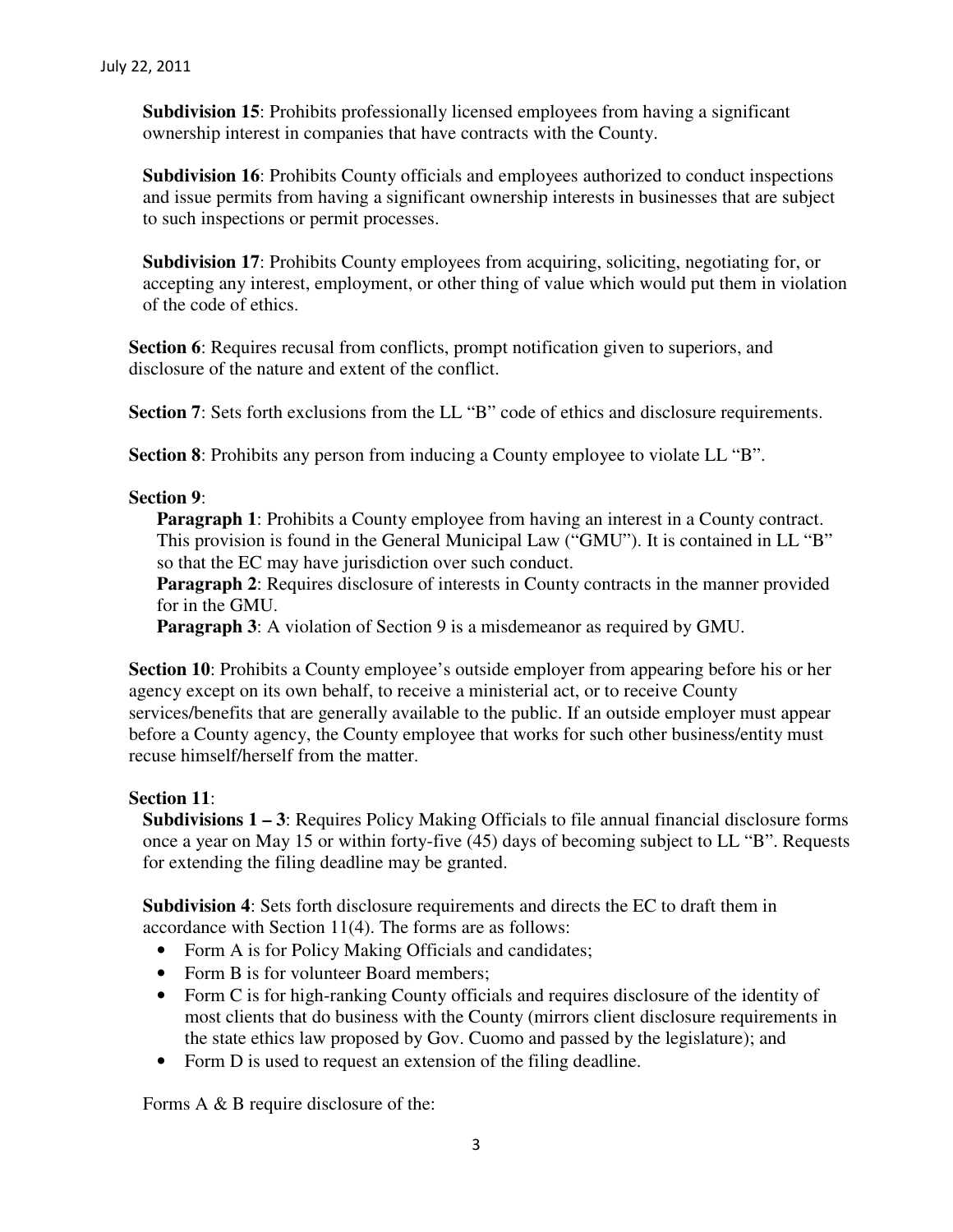- identity of the outside employers of filers and their household members;
- location only of real property in or near the County owned by filers or their relatives;
- name of businesses in which a filer or his/her spouse has a significant financial interest;
- names of relatives in County service; and
- names of volunteer directorships/trusteeships (not required of volunteer board members).

**Subdivision 5**: Requires actual knowledge of interests that are to be disclosed. If a filer does not have actual knowledge of the interest, then he or she cannot be penalized for not disclosing it.

## **Section 12**:

## **Subdivision 1:**

**Paragraphs (a) – (c):** In matters where a request for action is made of a County employee where such action would financially benefit that person and the County employee, or some other Policy Making Official, the person requesting the action must disclose the names of such people in writing. Such disclosure is not required if it was covered by the disclosure requirements of § 809 of the GMU.

**Paragraph (d)**: Requires companies that do business with the County to disclose whether owners, directors or executives hold officer positions in County political parties. **Subdivisions 2 & 3**: Requires disclosure of the nature and extent of interest of County employees in land use matters that come before the County. Pursuant to § 809 of the General Municipal Law, willful failure to comply constitutes a misdemeanor.

## **Section 13**:

- Prohibits County from entering into contracts that result from an LL "B" violation, though allows Legislature to ratify them, except when there is a violation of GMU §801.
- Persons who intentionally or knowingly violate LL "B" may not enter into contract with the County for up to a three (3) years. Prohibits LL "B" violators from entering into contracts with the County during the penalty period, except that a person may continue to use services/facilities that are generally available to the public during that period.
- Allows the County to go to court to enforce these provisions.
- Provides that companies shall not be held vicariously liable for employee actions unless the employees acted according to company policy.

**Section 14**: Sets forth the penalties for violations. Penalties include disciplinary action, fine, damages, and civil forfeiture. Only Sections 9 & 12 carry criminal penalties pursuant to GMU.

**Section 15**: Sets forth process for citizens to enforce LL "B" by seeking court injunctions.

**Section 16:** Sets forth duties of the County Clerk regarding LL "B" records management.

**Section 17:** Sets forth the process for identifying County Policy Making Officials and candidates required to file annual disclosure and notifying such persons of their duty to file.

## **Section 18:**

**Subdivision 1:** Establishes the EC, sets forth the qualifications of its members, including limits on the number of members of a single political affiliation and a prohibition on holding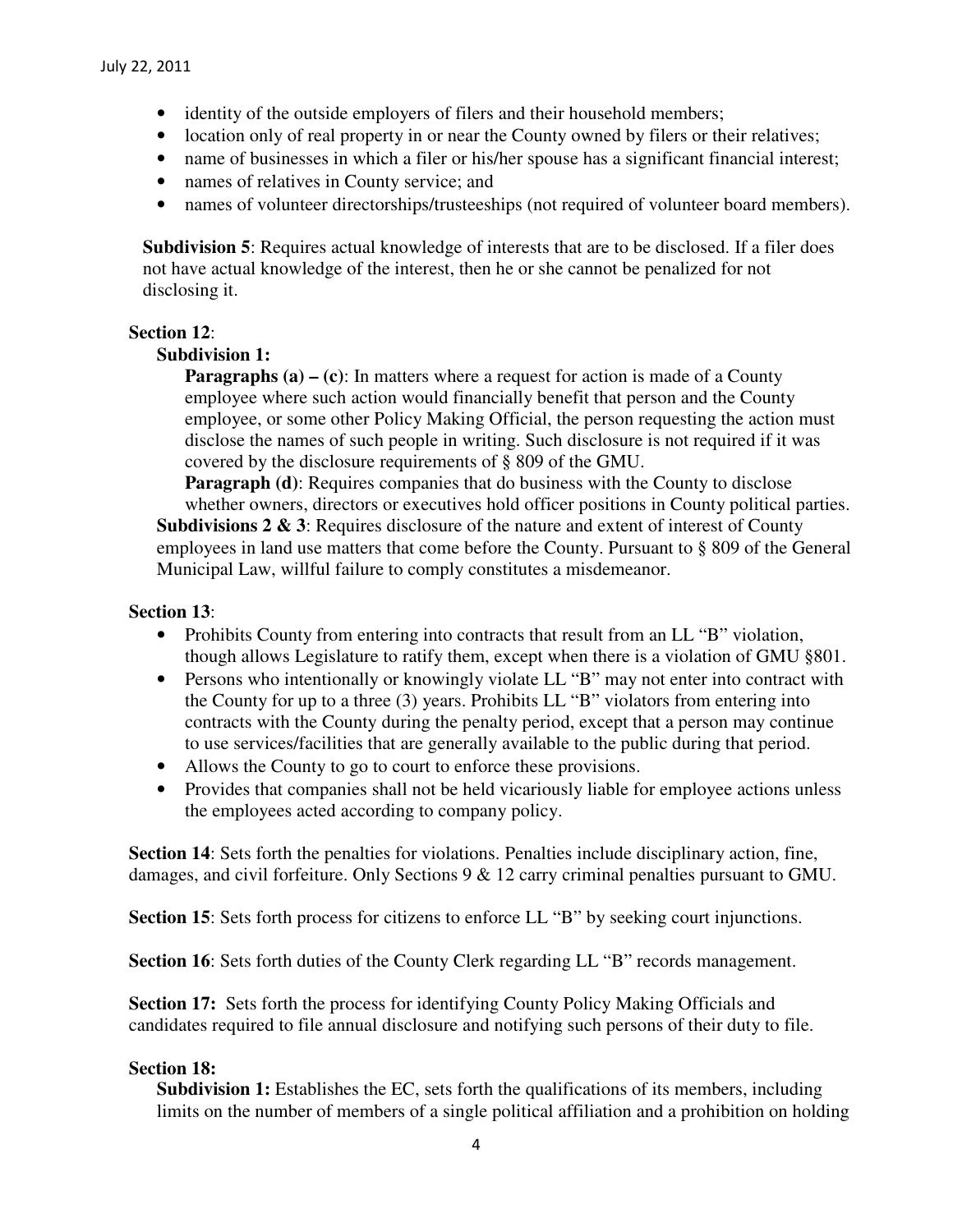a political party position, the terms of office for each member, and the process for designating certain staff members, if necessary. **Subdivision 2:** Provides for the manner of filling EC vacancies. **Subdivision 3:** Provides for the manner in which to remove EC members. **Subdivision 4:** Sets forth certain rules and requirements of EC meetings. **Subdivision 5:** Sets forth the jurisdiction, powers, and duties of the EC, including the power to enforce LL "B" and to adopt rules and regulations to implement its provisions. **Subdivision 6:** Sets forth the formula used to adjust the allowable gift value.

**Section 19:** The EC shall review all annual, transactional and applicant disclosure statements. The EC shall review each for potential violations of LL "B". If errors or omissions are found in annual disclosure statements, the EC shall provide fifteen (15) days for corrections. The EC shall also review the list of persons required to file annual disclosure for completeness.

**Section 20**: Establishes the process of reviewing and responding to sworn complaints; provides EC with power to initiate investigations; provides EC with subpoena power; and prohibits the EC from investigating its own members and staff.

## **Section 21**:

**Subdivision 1:** Allows the EC to refer potential criminal violations to a prosecutor. **Subdivision 2**: Prohibits the EC from acting on alleged violations by EC members or staff.

**Section 22:** Upon a demonstration of "compelling need" in "exceptional circumstances" permits the EC to grant waivers of certain code of ethics and disclosure provisions.

**Section 23**: Sets forth process by which persons or their supervisors may request an advisory opinion, which are binding upon the EC. Also, in instances where the EC has failed to respond in a timely fashion, sets forth the process by which a person requesting an advisory opinion may compel the EC to issue an opinion.

**Section 24**: Recognizes the right to an Article 78 proceeding.

#### **Section 25**:

**Subdivision 1**: Requires the EC to make available to County employees and contractors information regarding LL "B" and GMU Article 18 provisions.

**Subdivision 2**: Requires the EC to establish an educational program that all Policy Making Officials must participate in on a biennial basis.

#### **Section 26**:

**Subdivision 1:** Requires EC to file annual report that covers activities & recommendations. **Subdivision 2**: Requires EC to periodically review LL "B" for effectiveness and sensibility.

#### **Section 27**:

**Subdivision 1**: Provides that FOIL governs records disclosure.

**Subdivision 2**: Prohibits open meeting of disciplinary proceedings except upon request of the County employee that is the subject of the proceeding, or when required by the OML or some other state or federal law.

**Subdivision 3**: Requires record keeping of all LL "B" violations